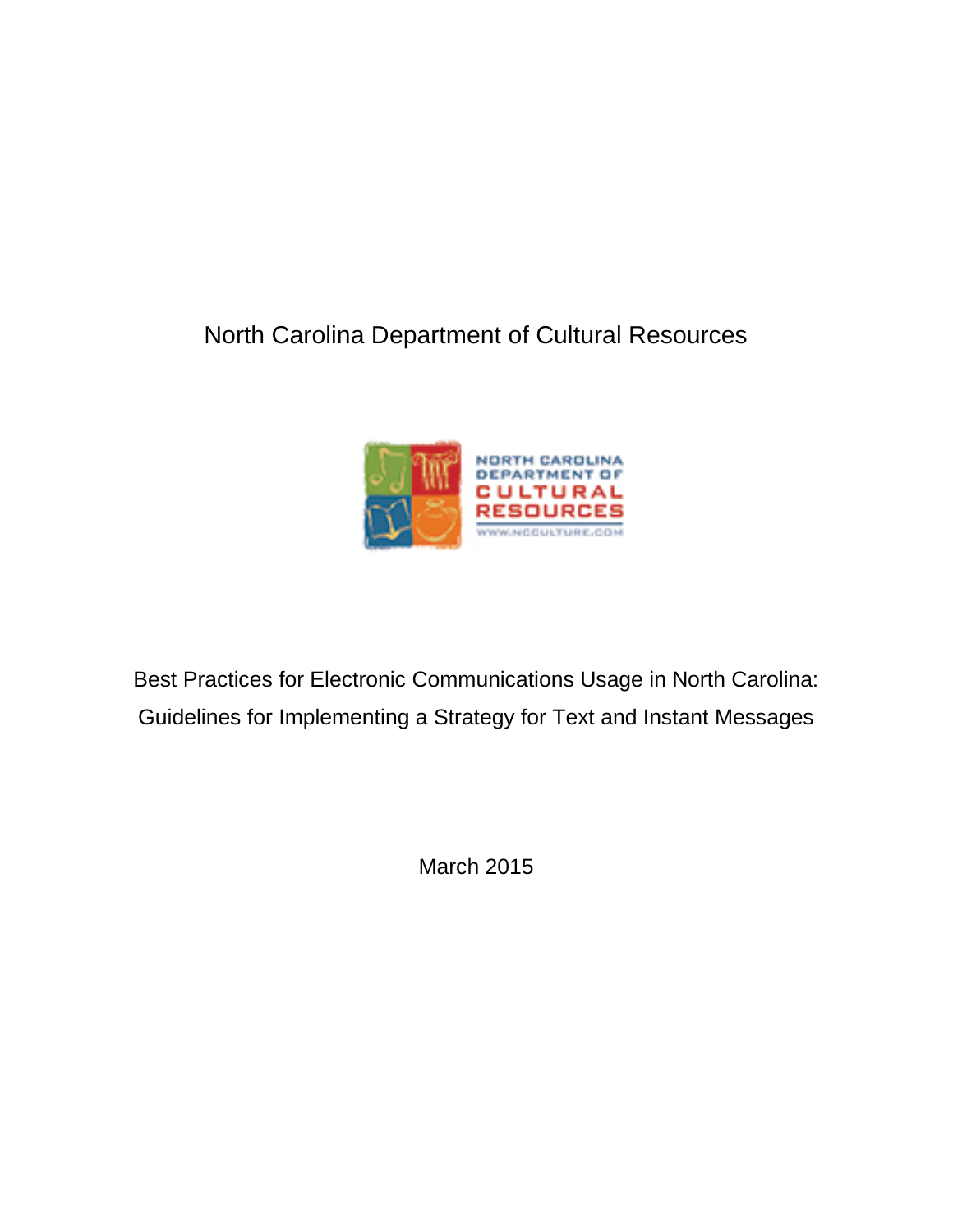## **Table of Contents**

| 2. RECORDS RETENTION AND DISPOSITION SCHEDULES AND TEXT/INSTANT |
|-----------------------------------------------------------------|
|                                                                 |
|                                                                 |
| 3. FORWARDING MESSAGES AND CONVERSATIONS TO AN E-MAIL ADDRESS 6 |
|                                                                 |
|                                                                 |
|                                                                 |
|                                                                 |
|                                                                 |
|                                                                 |
|                                                                 |
|                                                                 |
|                                                                 |
|                                                                 |
|                                                                 |
|                                                                 |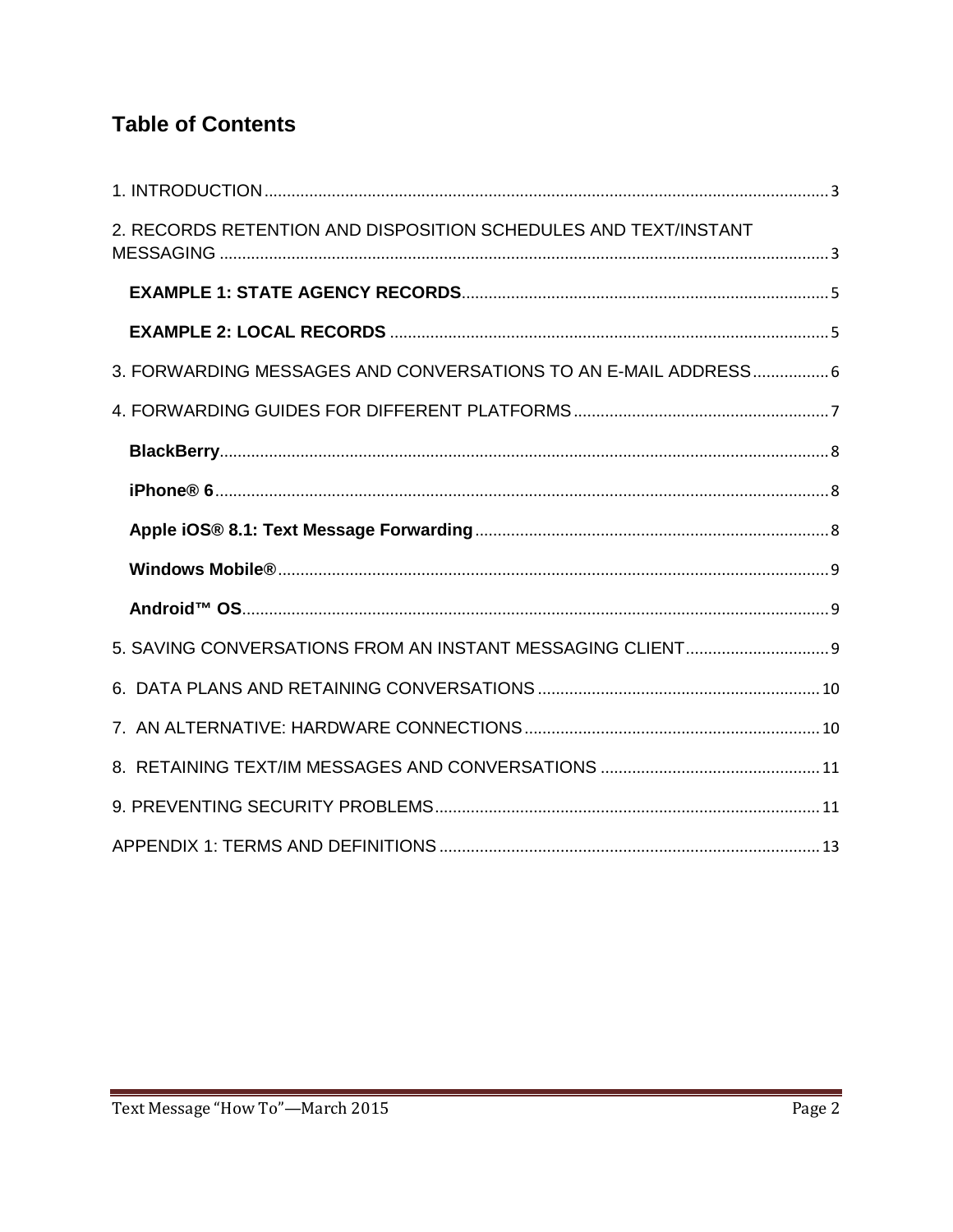#### <span id="page-2-0"></span>**1. INTRODUCTION**

General Statute §132 defines a public record as "… all documents, papers, letters, maps, books, photographs, films, sound recordings, magnetic or other tapes, electronic data-processing records, artifacts, or other documentary material, *regardless of physical form or characteristics* (emphasis added), made or received pursuant to law or ordinance in connection with the transaction of public business by any agency of North Carolina government or its subdivisions..." This document outlines some examples of how text messaging and instant messaging (IM) fit into existing retention schedules. It is intended to complement the Best Practices for Text Messaging Policy and to provide guidance for handling text messages as public records. It provides general and specific instructions about how to save text/IM conversations and messages from devices and clients into formats where they can be retained according to schedules.

This document does *not* provide instructions for employees regarding records value or specific retention schedule items. Rather, it functions as a "how-to" that provides examples of how text and instant message conversations fit into existing retention schedules. If you are unsure if a text/IM conversation constitutes a record, or have questions about the proper length of time to retain a record or the form in which it must be retained, please contact the Government Records Branch of the North Carolina State Archives and Records Section at 919-807-7350, or by e-mail at records@ncdcr.gov.

### <span id="page-2-1"></span>**2. RECORDS RETENTION AND DISPOSITION SCHEDULES AND TEXT/INSTANT MESSAGING**

Both state and local agencies conduct communications related to public business using text and instant messaging. The retention of these records is governed by existing records retention and disposition schedules (records retention schedules). Records retention schedules identify and describe an organization's records usually at the series level and provide instruction on how to handle them throughout their lifecycle.<sup>[1](#page-2-2)</sup> Records are typically scheduled by item or series defined as " A group of similar records that are arranged according to a filing system and that are related as the result of being created, received, or used in the same activity."[2](#page-2-3) The *General Schedule for State Agency* 

<span id="page-2-2"></span> <sup>1</sup> Pierce-Moses, Richard, *A Glossary of Archival and Records Terminology, [http://www.archivists.org/glossary/,](http://www.archivists.org/glossary/)*  Society of American Archivists, accessed April 14, 2011

<span id="page-2-3"></span><sup>2</sup> Pierce-Moses, Richard, *A Glossary of Archival and Records Terminology, [http://www.archivists.org/glossary/,](http://www.archivists.org/glossary/)*  Society of American Archivists, accessed April 14, 2011.

Text Message "How To"—March 2015 Page 3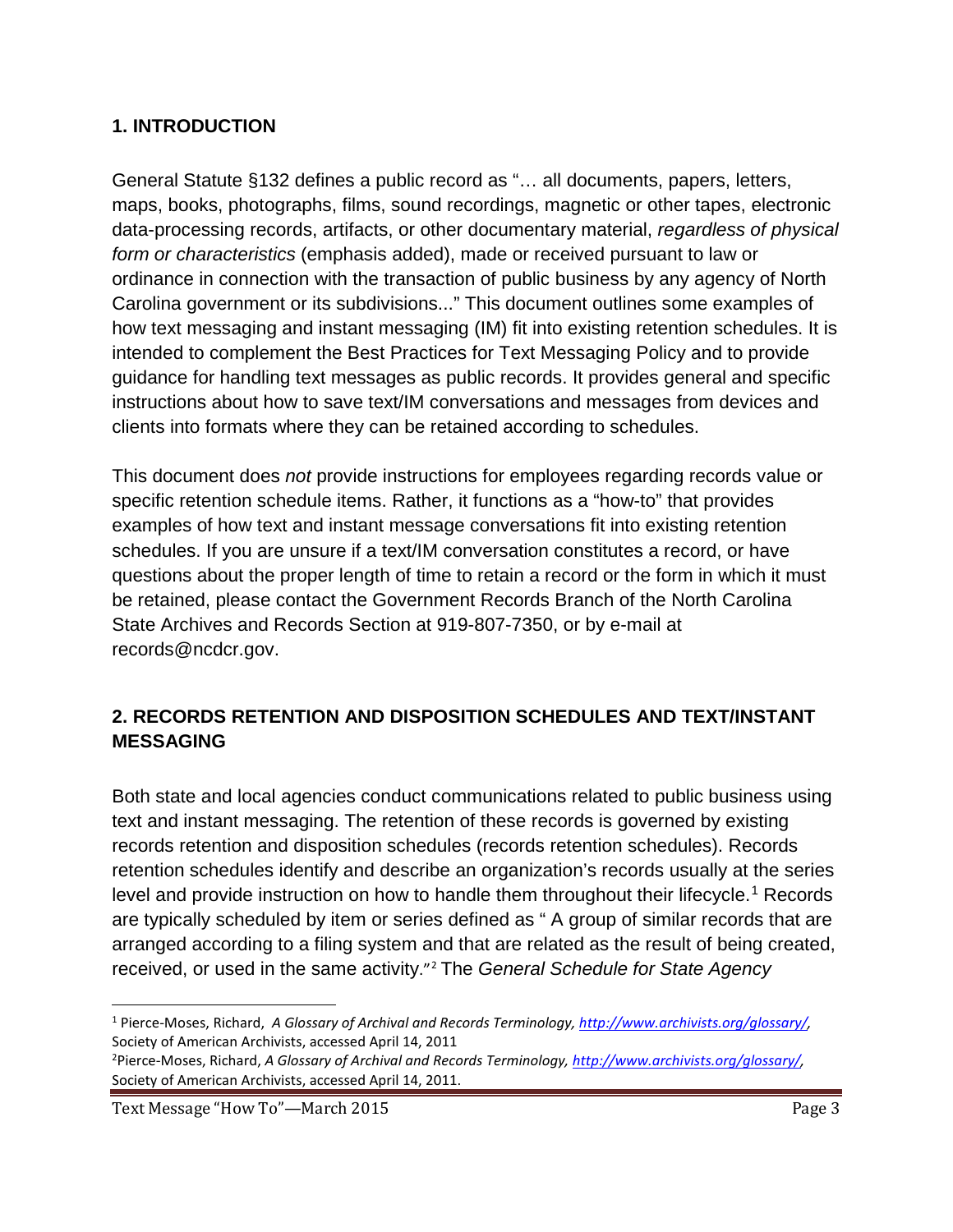*Records*<sup>3</sup>, state agency program records retention and disposition schedules,<sup>[4](#page-3-1)</sup> and local records retention and disposition schedules for counties and municipalities and other  $local$  agencies<sup>[5](#page-3-2)</sup>, contain instructions for the retention and disposition of records including

- how long to keep them,
- if they can be destroyed by the office itself,
- whether they should be transferred to the State Archives for permanent retention,
- or if they should be retained in office permanently.

Sometimes the records retention schedule item (also called a record series) will include terms such as "correspondence" or "communications" that include recorded communications like text message or IM conversations. Sometimes, though, the item will not be so explicit, and will otherwise describe the types of records to which the item applies. IM and text messaging may also fall under these items, depending on the content of the message and the record series to which the item applies.

If you have questions about how you should be managing your records, review your agency's currently-approved records retention schedule. Some records retention schedules specify how the records are maintained while others are media and format neutral. You may discover that your office's practices differ from the schedule item's requirements: for instance, your office may not maintain electronic records in printed form, although the applicable schedule item instructs records to be printed and filed. If the way your office keeps records differs from the records retention schedule, talk to your analyst or your Chief Records Officer (CRO) about possible changes to the records retention schedule. Your CRO can work with a records analyst in the Government Records Branch to update the records retention schedule if needed or determine how to properly retain records. If you are still unsure, please contact an analyst with the Government Records Branch<sup> $6$ </sup> to discuss it with them.

<span id="page-3-2"></span><sup>5</sup> http://www.records.ncdcr.gov/local/default.htm

<span id="page-3-3"></span><sup>6</sup> The North Carolina Government Records Branch site is located at [http://www.records.ncdcr.gov.](http://www.records.ncdcr.gov/)

<span id="page-3-0"></span><sup>&</sup>lt;sup>3</sup> The General Schedule for State Agency Records is located at [http://www.records.ncdcr.gov/schedules/GS\\_2009\\_updateamendment\\_20090831B.pdf.](http://www.records.ncdcr.gov/schedules/GS_2009_updateamendment_20090831B.pdf)

<span id="page-3-1"></span><sup>4</sup> Searchable records retention schedules for all offices in North Carolina are located at [http://www.stateschedules.ncdcr.gov/.](http://www.stateschedules.ncdcr.gov/)

Text Message "How To"—March 2015 Page 4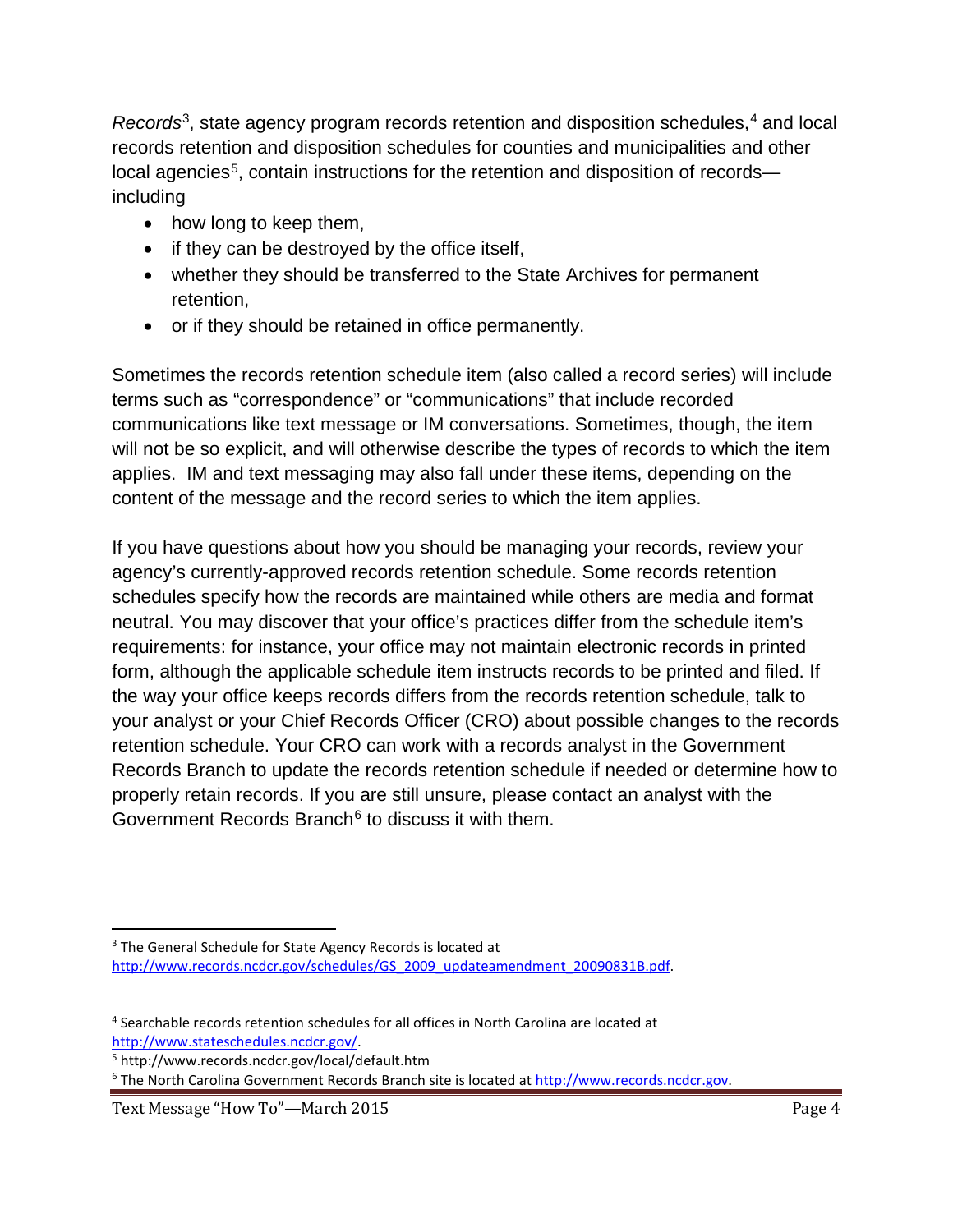In addition, agencies should consider crafting a policy to address employee use of text and instant messages in the work place. The staff of Archives and Records will work with your office to ensure that they policy addresses employees' responsibilities with regards to records retention.

The following examples demonstrate how these records retention schedule items establish requirements that apply across multiple media, including text and IM.

#### <span id="page-4-0"></span>**EXAMPLE 1: STATE AGENCY RECORDS**

Figure 1.

**ITEM 16210. FORGED WARRANT FILE.** Correspondence in paper and electronic formats relating to the collection of each forged state warrant.

DISPOSITION INSTRUCTIONS: Destroy paper and electronic records in office 2 years after resolution of issue.

In this example, the item in the records retention schedule concerns warrants and correspondence with the Department of State Treasurer, Banking Operations Section, Disbursing Account Services Unit. By function, text messages are covered in this schedule item. When employees communicate using text or instant messaging, they create public records whose retention and disposition is covered by this item.

This item contains a specific retention period regarding how long these records are managed. However, it does not say how they might manage them. Because the disposition calls for the records to be destroyed 2 years after the resolution of an issue, potentially, the records could exist for a lengthy period of them. Without taking some sort of action, such as forwarding the message to their email account, employees are in a difficult position as to how they might retain them over time. Often, when a person periodically restarts a phone (as recommended by the manufacturer), messages are erased from the phone. Phone service carriers are not required to retain the messages , also known as electronically stored information (ESI), on their servers and thus it disappears. (See the section below on retaining records for instructions on how to retrieve text/IM conversations in printable and other formats.)

### <span id="page-4-1"></span>**EXAMPLE 2: LOCAL RECORDS**

The following is an example from the Municipal Records Retention and Disposition Schedule<sup>[7](#page-4-2)</sup> that demonstrates the application of text/IM in local government:

<span id="page-4-2"></span> <sup>7</sup> www.records.ncdcr.gov/local/municpal\_2009.pdf

Text Message "How To"—March 2015 Page 5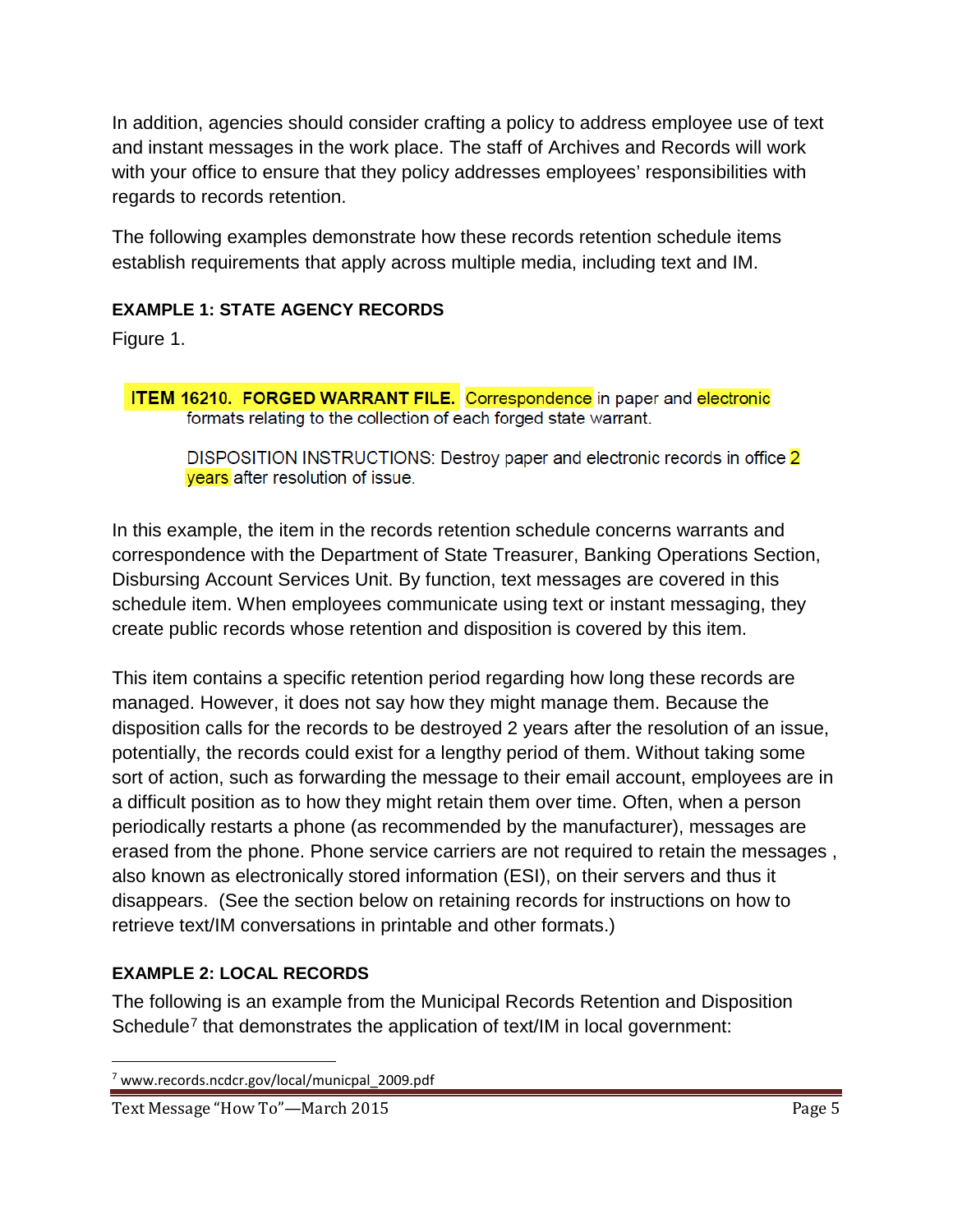Figure 2.

| -27. | <b>CRIME PREVENTION RECORDS</b>                         |    | Retain records with historical value permanently.             |
|------|---------------------------------------------------------|----|---------------------------------------------------------------|
|      | Records concerning municipal law enforcement office     |    |                                                               |
|      | and community meetings and other functions which seek   | Ъì | Destroy in office remaining records when administrative value |
|      | to prevent or monitor possible criminal activity. May   |    | ends.                                                         |
|      | include meeting schedules and agendas and other related |    |                                                               |
|      | records.                                                |    |                                                               |
|      |                                                         |    |                                                               |

This schedule item is an example of how the records retention schedule covers records created by local municipalities in crime prevention, including use of text messages to send safety alerts to citizens. The disposition instructions include requirements for how long these records should be handled within the office, but does not specify how they are maintained.

## <span id="page-5-0"></span>**3. FORWARDING MESSAGES AND CONVERSATIONS TO AN E-MAIL ADDRESS**

As in the first example above, some records retention schedules for public records require interfiling printed electronic records with paper records, while others require records to be kept in an electronic format. This requires employees to transfer the text/instant message or conversation from their phone to a format where it can be retained as the applicable records retention schedule requires (see Section 2: RECORDS RETENTION AND DISPOSITION SCHEDULES AND TEXT/INSTANT MESSAGING above for examples of schedule items and how they would apply to text/instant messaging records).

One way to meet the records retention schedule requirement is to forward instant messages, text messages, and IM/text conversations to a workplace provided e-mail address, where they can then be printed or retained in an electronic format as an email.

Many smartphone devices allow immediate forwarding of conversations and messages to an e-mail address, provided they have a "data plan" service that lets the device contact the Internet. If you are not sure whether you have this feature as part of your service plan, contact your service provider.

Most phones will allow you to send and forward messages to an e-mail address, even without a data plan, by sending the message directly an e-mail address instead of to a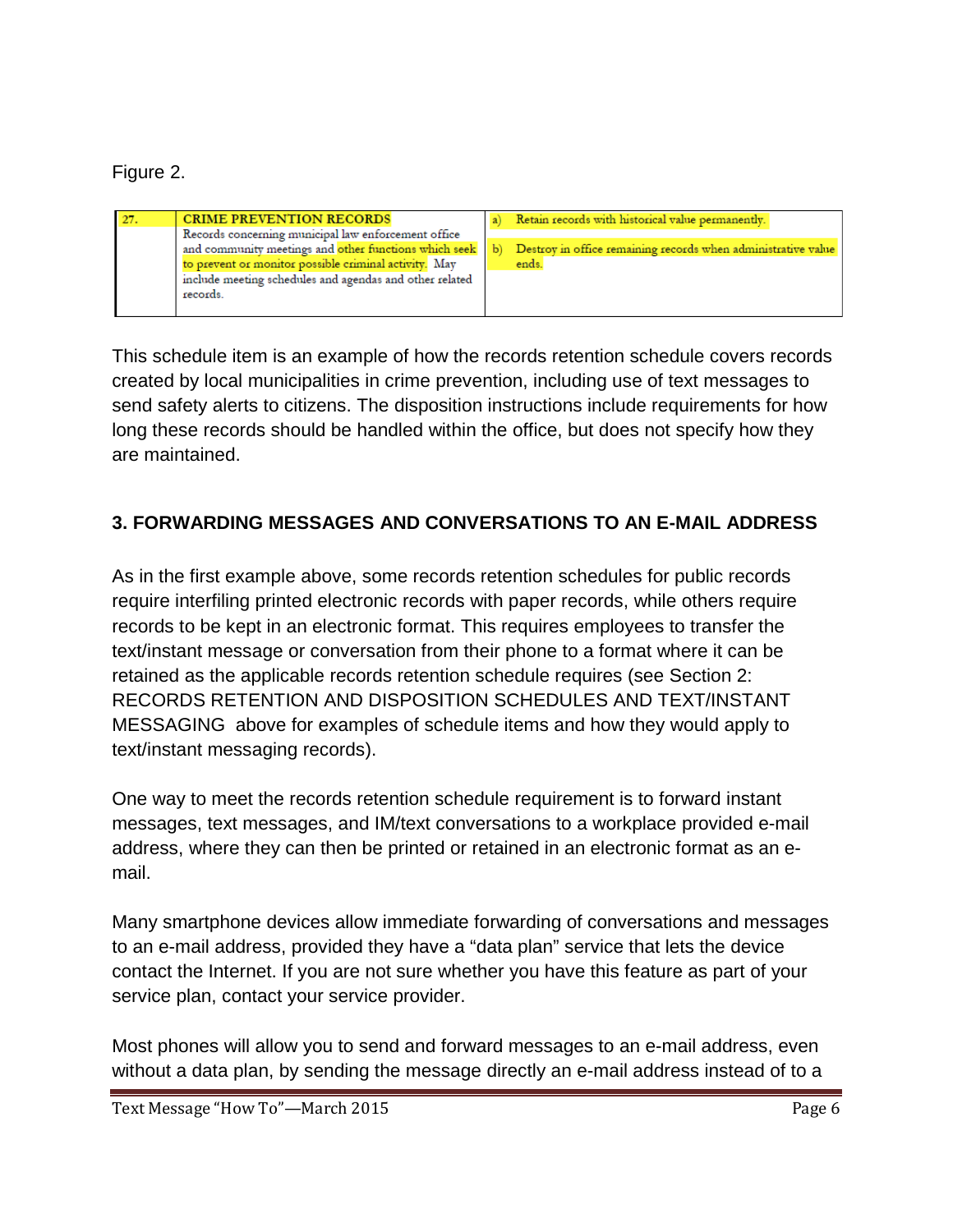phone number. Contact your service provider for instructions if you are unsure how to use this function.

Note that messages forwarded to an e-mail address on phones without pre-paid data plans may incur extra charges depending on the service plan and provider. It is important to understand the details of your service plan.

Some conversations, such as SMS text, may not be retained as a conversation, but as a series of individual messages. These messages can be forwarded as e-mail using the instructions below, and retained together as records.

The steps to follow to retain a conversation or message from a mobile device through email are usually as follows:

1) Identify the conversation or message to be retained, and how to retain it, using your office's records retention schedule, as described above;

2) Forward the conversation or message to an existing e-mail address, using the instructions for your device;

3) Retain the record in printed or electronic format according to the applicable records retention schedule's instructions for that schedule item .

Some devices may allow the forwarding of entire conversations, while others may require individual forwarding of text messages. Specific instructions for devices explaining how to forward these conversations to an e-mail address appear below.

## <span id="page-6-0"></span>**4. FORWARDING GUIDES FOR DIFFERENT PLATFORMS**

This section describes, step-by-step, methods for forwarding text/IM conversations to an e-mail address accounts for many popular devices. If you use these methods, make sure that you are forwarding conversations to an employer-issued e-mail address that you or an appropriate person can access to retain the conversation as a record. Do not assume that any device or e-mail account is secure.

Be careful to retain all data from the original message or conversation to provide a complete record. It is preferable to forward an entire conversation rather than individual messages if your device allows this, both for accurate records and for convenience, as this will show the messages in chronological order.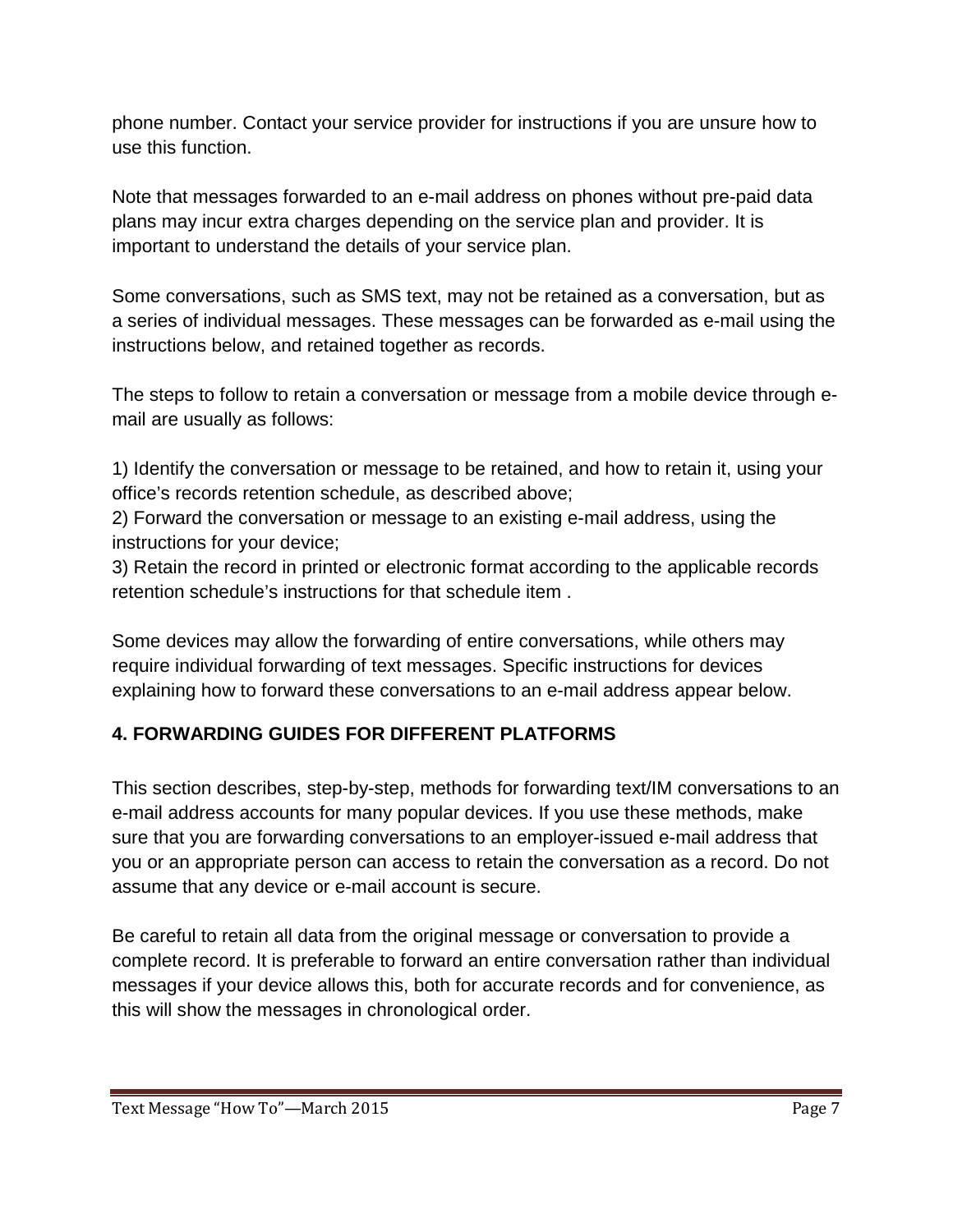If your device is not listed here or you do not recognize any of the devices listed, you may still be able to forward messages and conversations to an e-mail address from your device. Consult with your IT department to find out available options.

Some phone operating systems do not currently provide forwarding of full conversations, but applications may be available for these phones to provide this function.

Several operating systems including iPhone and Windows Mobile will automatically backup messages to Cloud storage systems. However, these messages can be hard to access and you should take additional steps to ensure messages are saved. Some third party services are available to extract messages from the Cloud and transfer them to txt files.

Please contact your Analyst for a current list of programs and applications that will perform these services.

### <span id="page-7-0"></span>**BlackBerry**® 10 OS

- 1. The forwarding process is the same for BBM, SMS and MMS messages.
- 2. First open the message you intend to forward.
- 3. Press and hold the message until the side menu appears
- 4. Click the "Share" icon.
- 5. Select "Email" and type the recipient's email address into the message screen.
- 6. Click "Send"

## <span id="page-7-1"></span>**iPhone® 6**

- 1. Tap "Messages" to open.
- 2. Select the message you wish to email.
- 3. Tap and hold until a pop up menu appears.
- 4. Select "More".
- 5. Select messages should have a blue check mark. You may select as many messages to forward as you want.
- 6. Select the blue arrow in the lower right corner.
- 7. Enter desired email address in the contact field and hit send.

## <span id="page-7-2"></span>**Apple iOS® 8.1: Text Message Forwarding**

The iOS 8.1 operating system allows you to send and receive SMS and MMS messages on a Mac computer.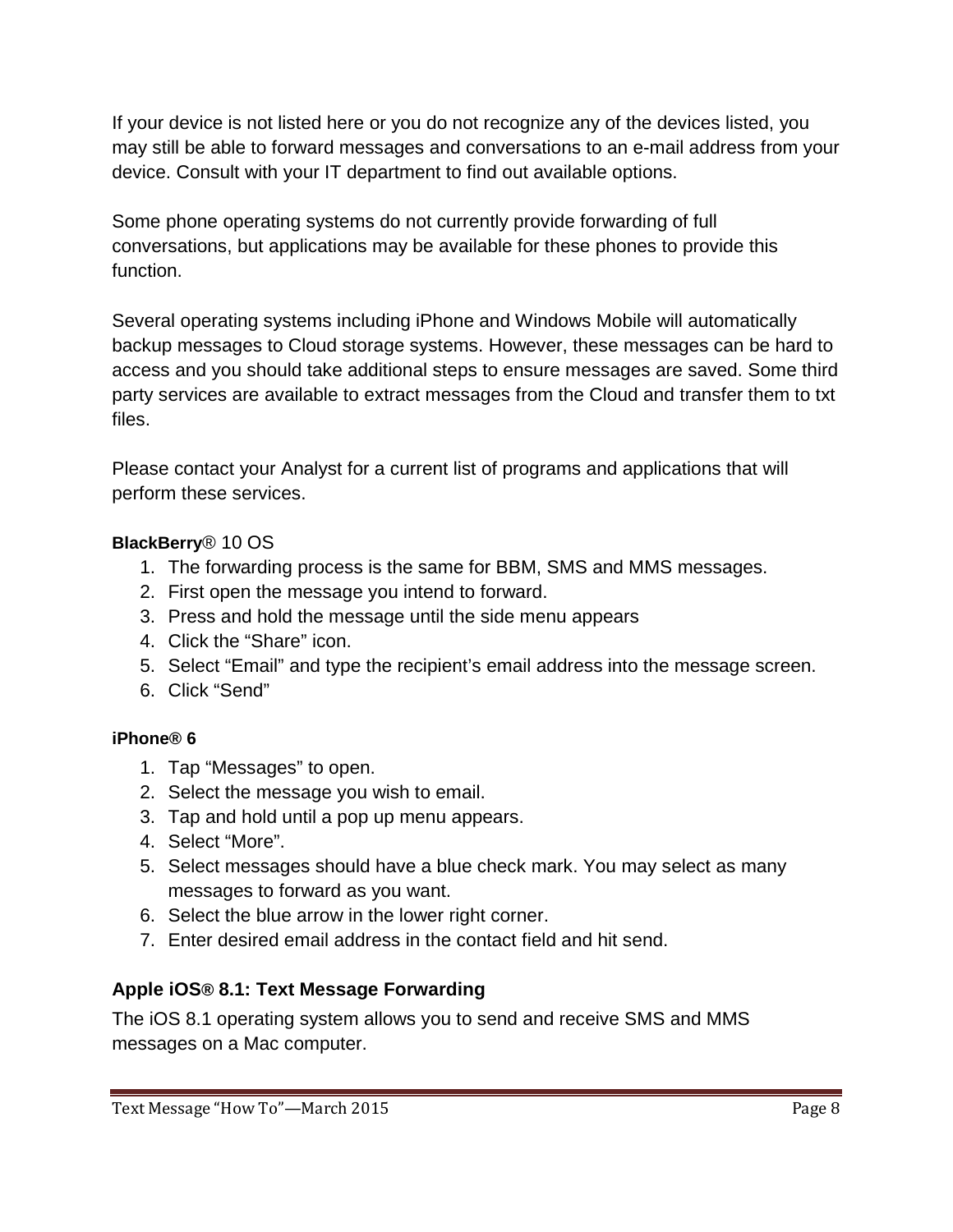System Requirements:

- 1. Mac: OS X Yosemite
- 2. iPhone: iOX 8.1
- 3. The Mac and iPhone must be signed into the same iCloud account.

Enabling Text Message Forwarding:

- 1. Enable WiFi on both the Mac and iPhone.
- 2. Open the Messages app on the Mac
- 3. Navigate to the Menu bar and select "Messages"
- 4. Select "Preferences".
- 5. Select "Accounts"
- 6. Select "iMessage Account" and enter the desired email address.
- 7. To add an email account to your iPhone, navigate to "Settings".
- 8. Select "Messages"
- 9. Select "Send and Receive".
- 10.To turn on Text Message Forwarding, select "Settings".
- 11.Select "Messages".
- 12.Select "Turn Text Message Forwarding On".
- 13.An activation code will be sent to the Mac's Messages app.
- 14.Enter this code when prompted on the iPhone.

#### <span id="page-8-0"></span>**Windows Mobile®**

- 1. Windows Mobile automatically backs up text messages to the Cloud. However, when messages are deleted from the phone, they will also be deleted from the Cloud.
- 2. To enable Text Message Backup, navigate to the App list and select "Settings".
- 3. Select "Backup"
- 4. Tap "Text Messages".
- 5. Select "Text Message Backup"

#### <span id="page-8-1"></span>**Android™ OS**

- 1. Select the message to forward.
- 2. Tap and hold the message until a menu appears.
- 3. Select "Foreword"
- 4. Enter the desired email address in the contact field.

### <span id="page-8-2"></span>**5. SAVING CONVERSATIONS FROM AN INSTANT MESSAGING CLIENT**

Nearly all IM software can capture content as a plain text file or a format native to the IM client. The location and size of the saved file can be configured within the IM client. If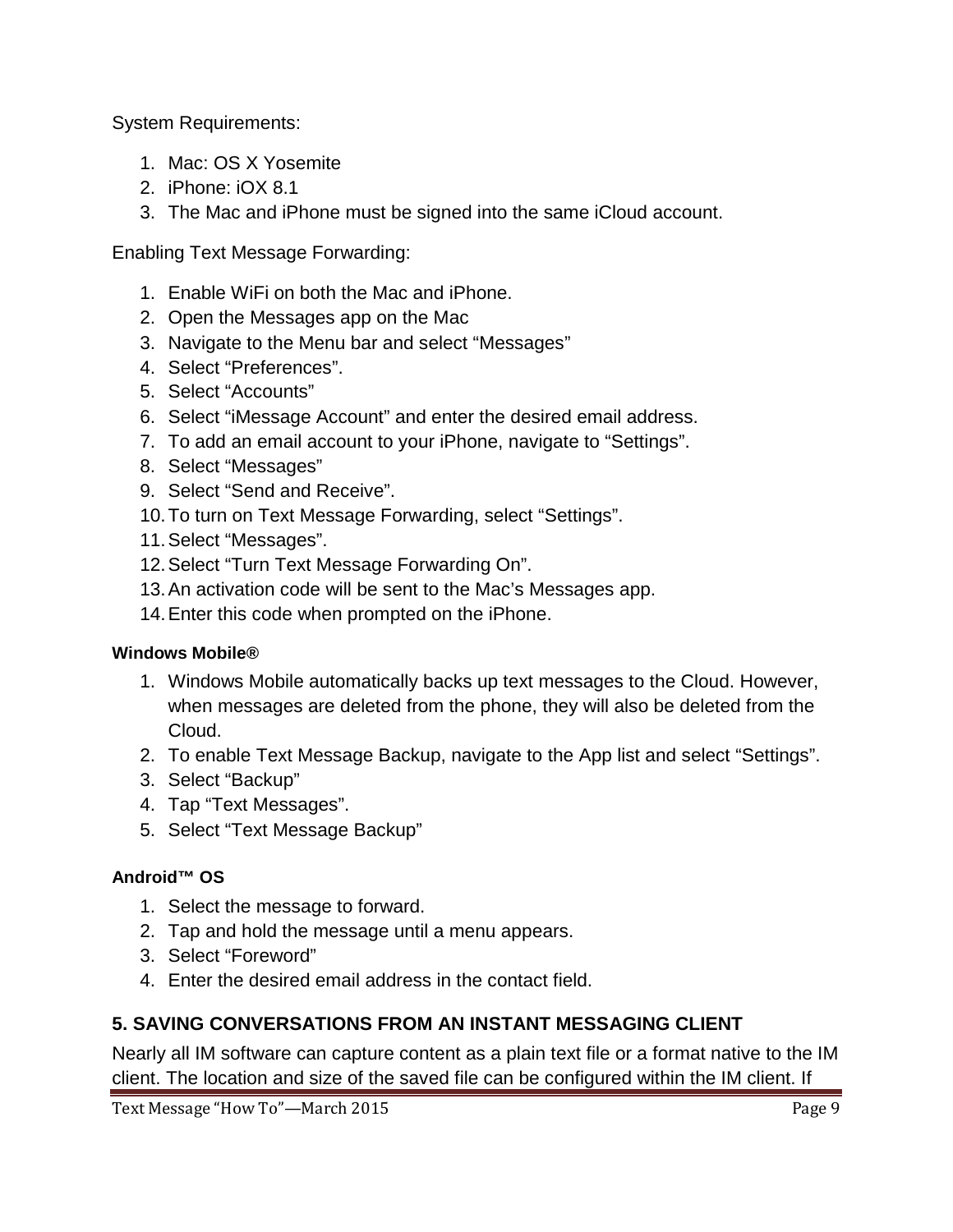your agency regularly uses a specific IM client on a server, some of these products allow capture of all IM conversations from the server itself, regardless of how each individual client is configured. Please consult your technology staff for the best way to retain an instant messaging conversation from a client.

## <span id="page-9-0"></span>**6. DATA PLANS AND RETAINING CONVERSATIONS**

Depending on the service plan for your device, forwarding messages and conversations to an e-mail account essentially may be the same charge that is incurred for a text message. Some plans, however, may charge extra to send messages to an e-mail address

The cost difference in forwarding to an e-mail address may depend on the user's **data plan.** A data plan allows users to utilize providers' networks to access the Internet, use e-mail, browse the web, and use mobile applications. Data plans can range in terms of usage and cost.

Check with your service provider to find out what your data plan is and to discuss a new plan if the current one does not meet your needs. If your device is an employer issued device, your employer should be able to assist you in with the details of the data plan for your phone.

Be aware that use of data services without a data plan or data plans that charge by data sent and received may prove costly if e-mail or Internet access is used frequently. (Very expensive charges for data transfer from a device without a corresponding data plan might be avoided through hardware connection as described below.)

## <span id="page-9-1"></span>**7. AN ALTERNATIVE: HARDWARE CONNECTIONS**

Many devices nowadays can forward to an e-mail address even if there is an extra charge and even if the phone has no broadband Internet capability. Very old mobile phones, however, may not be able to do this and will require a hardware connection, as well as special software, to download text messages from the device to a PC in a plain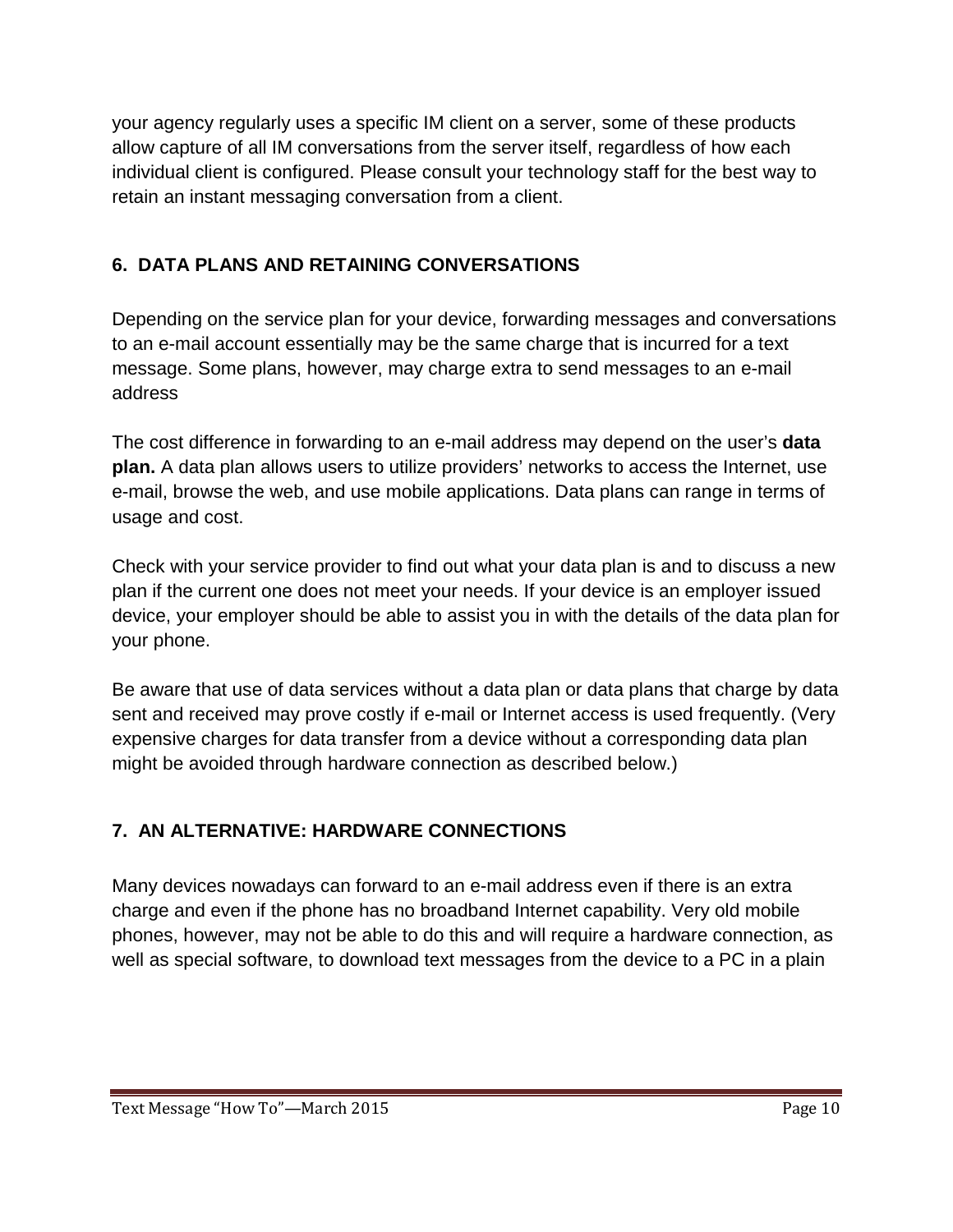text or other file format. Check with your information technology office if you believe you have text messages on your device that require this process.<sup>[8](#page-10-2)</sup>

## <span id="page-10-0"></span>**8. RETAINING TEXT/IM MESSAGES AND CONVERSATIONS**

Employees should use caution if printing text/IM messages to file alongside paper records. Electronic files may contain data not normally displayed, relating to their creation or other aspects of the file, known as 'metadata'. This data may not be retained if the file is printed. Employees may need to retain electronic records in a particular format. Please consult your records retention schedule for guidance on what format you need to retain text messages.

**\*NOTE\*:**When messages are transferred to other locations or media, employees must make sure to include all data associated with the original message, including the sender and the recipient of the message, the time and date of the message, and other information that allows the message to be specifically identified. If you have questions about what data, including metadata, should be maintained and how those text messages might be filed so as to be useable, please consult contact staff of the Archives and Records Section.

## <span id="page-10-1"></span>**9. PREVENTING SECURITY PROBLEMS**

Use of mobile devices in the workplace brings many advantages, including more timely communication and increased ability to work remotely. However, like all networking technology, mobile devices introduce security risks that employees should consider when using these devices for state business, whether personal or workplace-issued. While employees should always be vigilant for signs of existing security issues, there are many steps that mobile device users can take to protect themselves:

• **Use security features.** One familiar way to protect electronic information is by using a password, and some devices have equivalents to prevent unauthorized access. When you are not using your phone, lock the device using a PIN or pass key as your device allows.

<span id="page-10-2"></span><sup>&</sup>lt;sup>8</sup> One example of such a tool is BitPim, a free and open-source program that can manipulate and download data from many American phones and devices, found at http://www.bitpim.org . Check with your information technology office to find out if this or another tool will allow you to download data from your device.

Text Message "How To"—March 2015 Page 11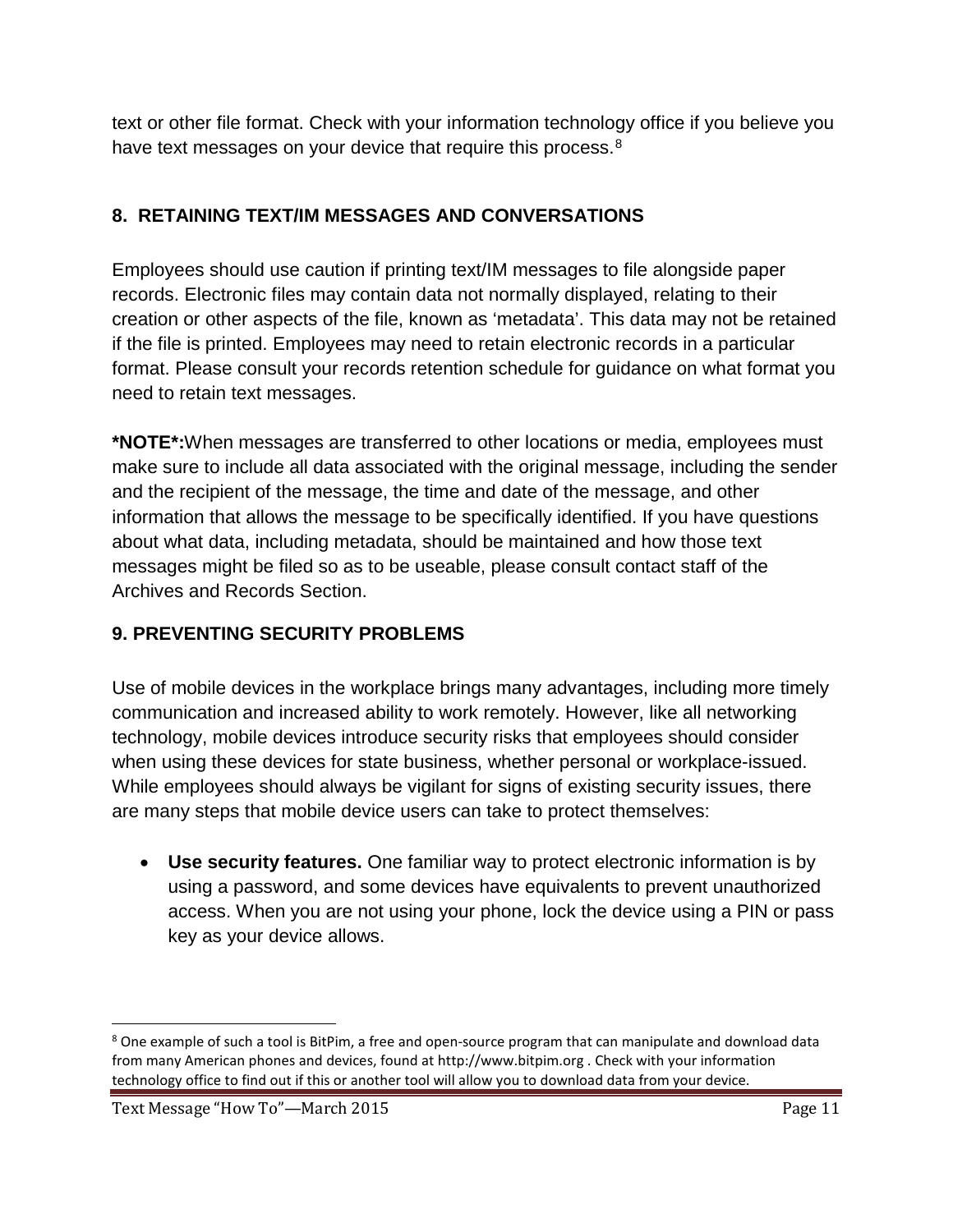- **Watch out for unknown numbers and messaging contacts.** Five-digit service numbers and other unrecognized contacts may be security risks. Do not open texts/IMs from unknown sources.
- **Use discretion with Bluetooth**®**.** Bluetooth allows connectivity between mobile devices and other work technology, but unsecured and open Bluetooth connections can put security at risk. Bluetooth functions can be disabled within the user interface when they are not being used. Users can also set devices to "non-discoverable" mode, which prevents other devices from detecting the signal of their device. In general, users should disable Bluetooth when entering public and unsecured networks like "hotspots" in restaurants.
- **Back up your data.** Devices with hard drives usually contain software that allows a user to safely preserve copies of data. Service providers can direct the user to back-up solutions for their device beyond retaining texts/IMs.
- **Download only from trusted sources.** Do not download ringtones or other data from any source not approved by your phone's service provider or manufacturer.
- **Protect your device.** Do not lend your device to strangers and do not leave it unattended. Treat your device at all times as a potential source of private information.
- **Talk to your service provider further.** While users should avoid downloading any software from anywhere except trusted sources, service providers and manufacturers can often direct users to trustworthy security software for their devices to help prevent security risks. Security software should be used in combination with user caution.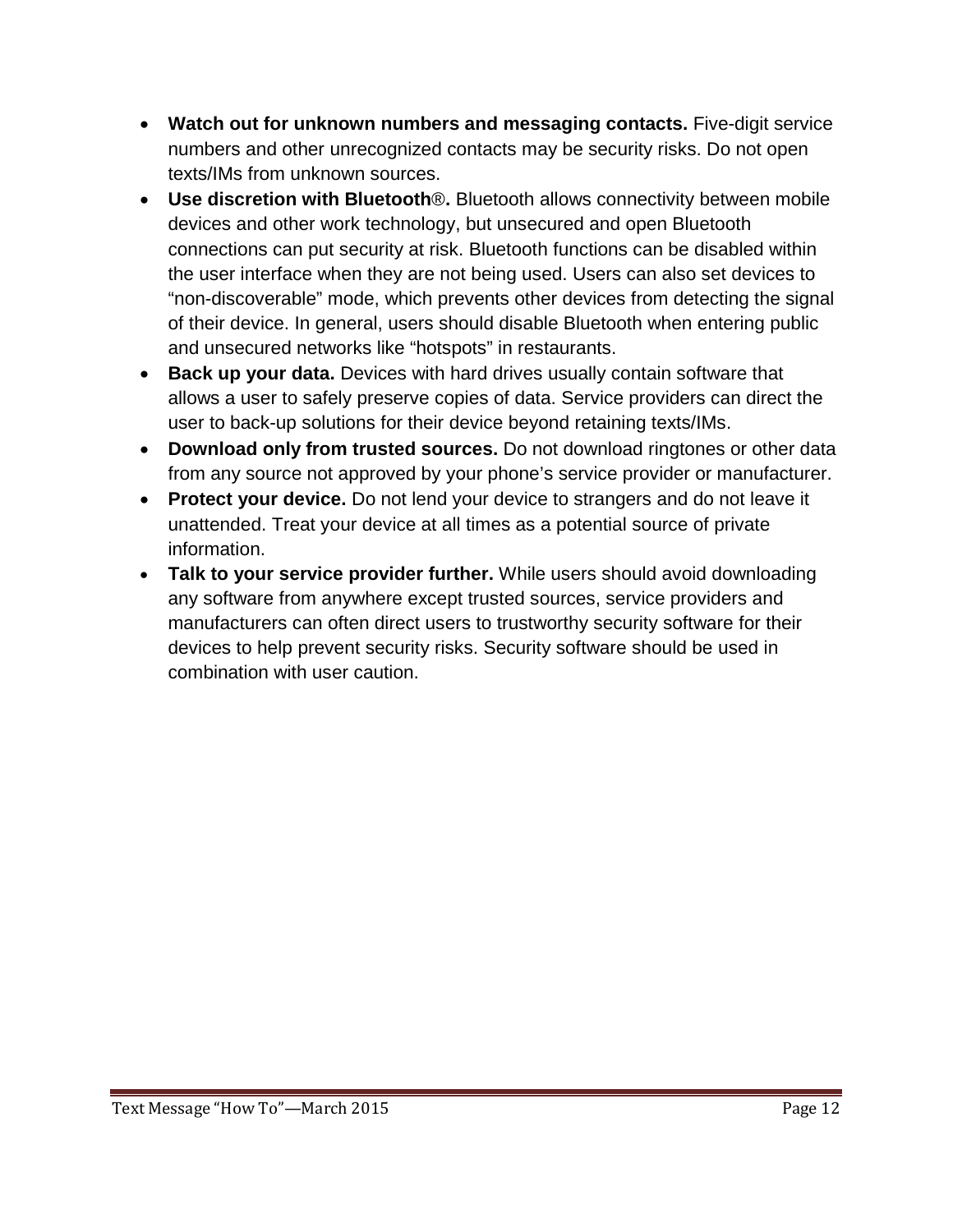## <span id="page-12-0"></span>**APPENDIX 1: TERMS AND DEFINITIONS**

Some definitions useful for understanding this document:

- **"App" (Application)** first- or third-party software that provides additional functions for a mobile device. Users can download and install applications using Internet functions on their device, and can shop for applications online on sites such as Microsoft® Marketplace for Mobile® or BlackBerry®'s Appworld®. Some operating systems, such as iOS, the operating system for the iPhone, only allow apps that have been approved by the OS's developer, while others, such as Android™, allow users to install any compatible apps they download. Third-party app developers often do not offer guarantees of security or full compatibility, and users should exercise discretion as to which apps they install and use to conduct public business, including forwarding text messages to an e-mail address.
- **Conversation**  a series of text messages exchanged between users, arranged in chronological order. Some platforms automatically organize received and sent messages into conversations, while others do not. Some platforms also allow forwarding of entire conversations through e-mail for all users, and apps are available for some platforms that lack this function.
- **Data plan** part of a mobile phone provider's monthly plan for Internet-ready phones. A data plan carries a set charge and usually allows a certain amount of bandwidth or upload/download rates per month, although unlimited data plans are available for heavy users of Internet services. This plan is a necessity for using the Internet features of a mobile phone. A data plan is not required to forward messages to an e-mail address, but users of e-mail may incur other upload/download charges if they have not purchased a data plan.
- **Device manufacturer**  the company that manufactures a mobile device and its hardware. Examples include Nokia®, Samsung®, and Apple®.
- **Electronically Stored Information (ESI)** -- is defined to include "writings, drawings, graphs, charts, photographs, sound recordings, images, and other data or data compilations stored in any medium from which information can be obtained . . . . "[9](#page-12-1)
- **Malware**  malicious software that can invade a computer or mobile device. Malware may impair functioning of the device, erase data, replicate itself using the device's resources, or pose a security threat to confidential information. Types of malware are defined below.

<span id="page-12-1"></span> <sup>9</sup> Millonzi, Kara, "Electronic Discovery in North Carolina: A Guide for Public Sector Entities to the Rules and Tools for Litigating in the Digital Age." UNC School of Government, Chapel Hill, NC, 2009. [http://sogpubs.unc.edu/electronicversions/pdfs/ediscovery09.pdf,](http://sogpubs.unc.edu/electronicversions/pdfs/ediscovery09.pdf) accessed 2/14/2012.

Text Message "How To"—March 2015 Page 13